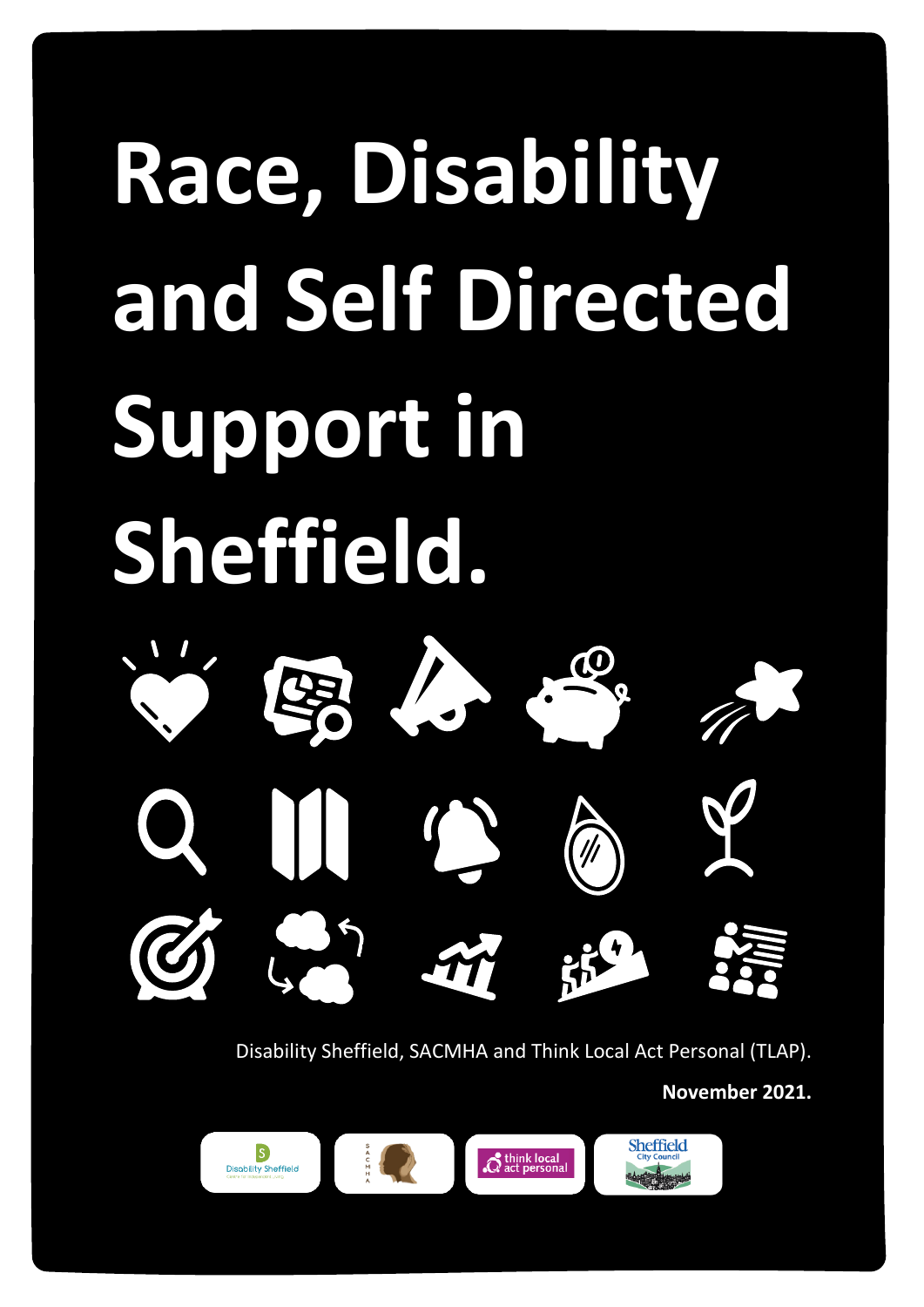# **Overview**

This document presents some reflections from a workshop held in November 2021 about Race, Disability and Self Directed Support in Sheffield.



The workshop explored experiences of social care and self directed support for disabled people from black, asian and minority ethnic communities in Sheffield.

The event included contributions from Emily Morton, Disability Sheffield, David Bussue, SACMHA and Clenton Farquharson, Think Local Act Personal (TLAP).



These contributions referred to recent work from; ['Think Local Act](https://eur02.safelinks.protection.outlook.com/?url=https%3A%2F%2Fwww.thinklocalactpersonal.org.uk%2FEvents%2FPersonalisation-in-Black-Asian-and-minority-ethnic-communities-21-12-02%2F&data=04%7C01%7Cemily.morton%40disabilitysheffield.org.uk%7C01ff27e4c9034af637f308d9a811875c%7C61581cb6942b4c4d9c5a7638ec110058%7C1%7C0%7C637725615506715469%7CUnknown%7CTWFpbGZsb3d8eyJWIjoiMC4wLjAwMDAiLCJQIjoiV2luMzIiLCJBTiI6Ik1haWwiLCJXVCI6Mn0%3D%7C3000&sdata=Jak9dtWlI3Byy%2Bt2uFdDFegx0ZtwPNP46talVXNy2fk%3D&reserved=0) 

[Personal \(TLAP\)'](https://eur02.safelinks.protection.outlook.com/?url=https%3A%2F%2Fwww.thinklocalactpersonal.org.uk%2FEvents%2FPersonalisation-in-Black-Asian-and-minority-ethnic-communities-21-12-02%2F&data=04%7C01%7Cemily.morton%40disabilitysheffield.org.uk%7C01ff27e4c9034af637f308d9a811875c%7C61581cb6942b4c4d9c5a7638ec110058%7C1%7C0%7C637725615506715469%7CUnknown%7CTWFpbGZsb3d8eyJWIjoiMC4wLjAwMDAiLCJQIjoiV2luMzIiLCJBTiI6Ik1haWwiLCJXVCI6Mn0%3D%7C3000&sdata=Jak9dtWlI3Byy%2Bt2uFdDFegx0ZtwPNP46talVXNy2fk%3D&reserved=0)s recent report about the value of community groups in achieving good and personalised social care outcomes for people; SACMHA's, HealthWatch Sheffield and #Speak Up, report

The Sheffield Home Care Review: The African Caribbean Perspective; And Direct Payments in Sheffield Key issues and ideas for change by Disability Sheffield. Contribution to Sheffield City Council's Direct

Payments Review and Strategy Development work.

A key concern that had motivated this work is the recognition that services are typically focused on single issues, that is race, disability or other characteristics. Though we are aware that people's lives cannot be easily reduced in such ways. This is especially relevant when it comes to facilitating self directed support.

Based on this concern and the issues raised in these reports, a number of suggestions are made for future work to improve and develop opportunities for self directed support, and its infrastructure for disabled people from black, asian and minority ethnic communities in **Sheffield.** 

**Personalisation in Black, Asian and minority ethnic communities by 'Think** 

**Local Act Personal (TLAP).**



This report highlights the value of community groups in achieving good and personalised social care outcomes for people. It explores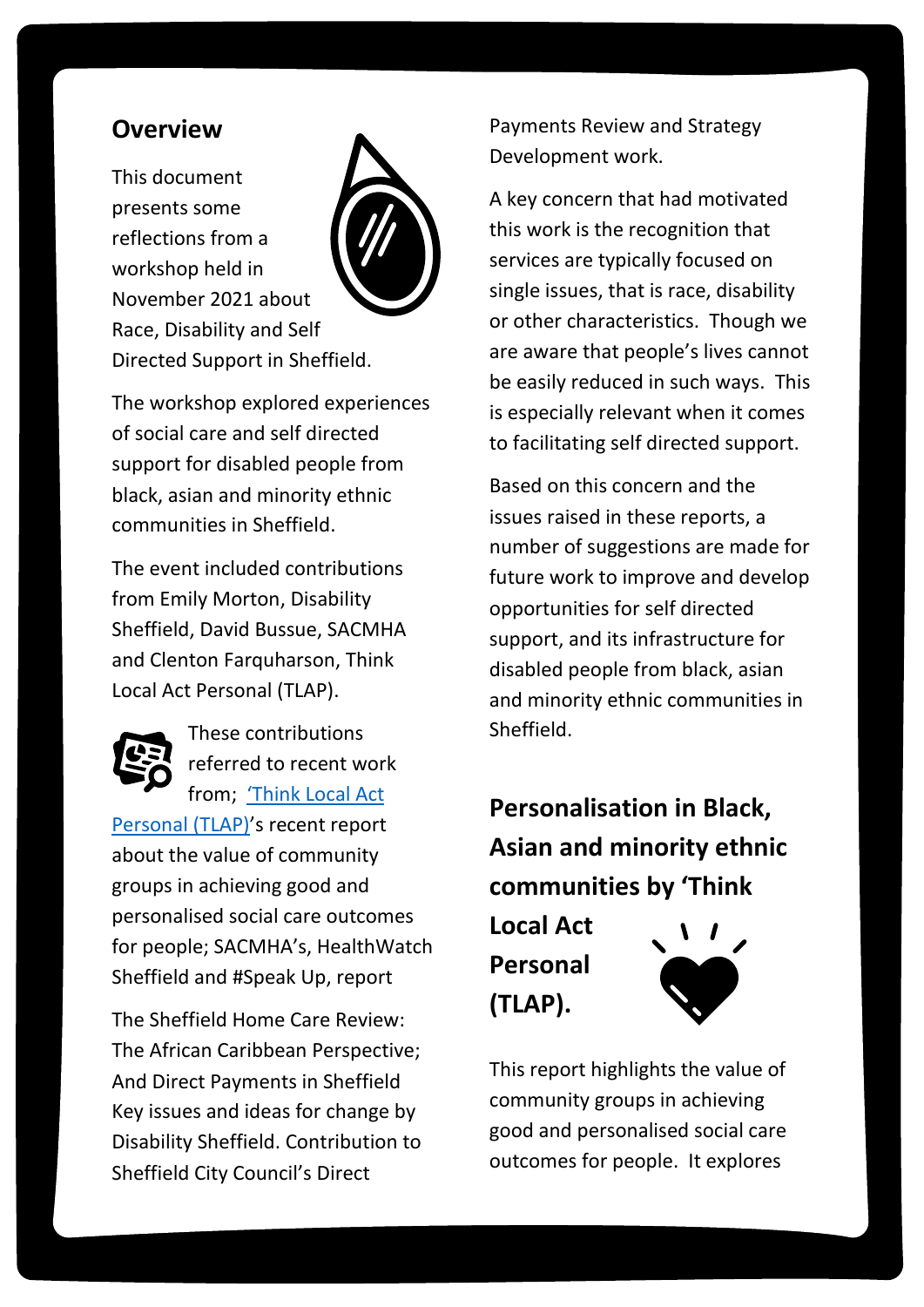examples of practice that demonstrate what good personalised community-based care and support looks like for people in ethnically diverse communities. Asserts that attention should be directed to recognising and supporting the role that organisations that are embedded in black, asian and minority ethnic communities but also have an active role in social care.

Suggests that a proactive stance from care and health decision makers is required, which should look for ways to engage with grassroots organisations on an equal footing.

#### **This report is available here -**



[https://www.thinklocalactpersonal.](https://www.thinklocalactpersonal.org.uk/Latest/personalisation-in-BAME-communities/) [org.uk/Latest/personalisation-in-](https://www.thinklocalactpersonal.org.uk/Latest/personalisation-in-BAME-communities/)[BAME-communities/](https://www.thinklocalactpersonal.org.uk/Latest/personalisation-in-BAME-communities/)

**The Sheffield Home Care Review: The African Caribbean Perspective by SACMHA, HealthWatch Sheffield and #Speak Up.**

African Caribbean people who use social care services, family carers and professionals shared their views and experiences of current home care provision in the city. Key issues included; people reporting positive experiences when employing PAs via Direct Payments, rather than receiving care through other systems, but that recruitment was a challenge; Issues with agencies not listening to personal preferences; A lack of culturally appropriate care; Financial issues, people unclear of costs and turning down support on the basis of contributions.

Recommends that work is needed to raise care standards, improve recruitment, and increase diversity in the workforce, deliver culturally appropriate care, more monitoring of care providers, greater transparency in commissioning, improve support around accessing personalised care such as direct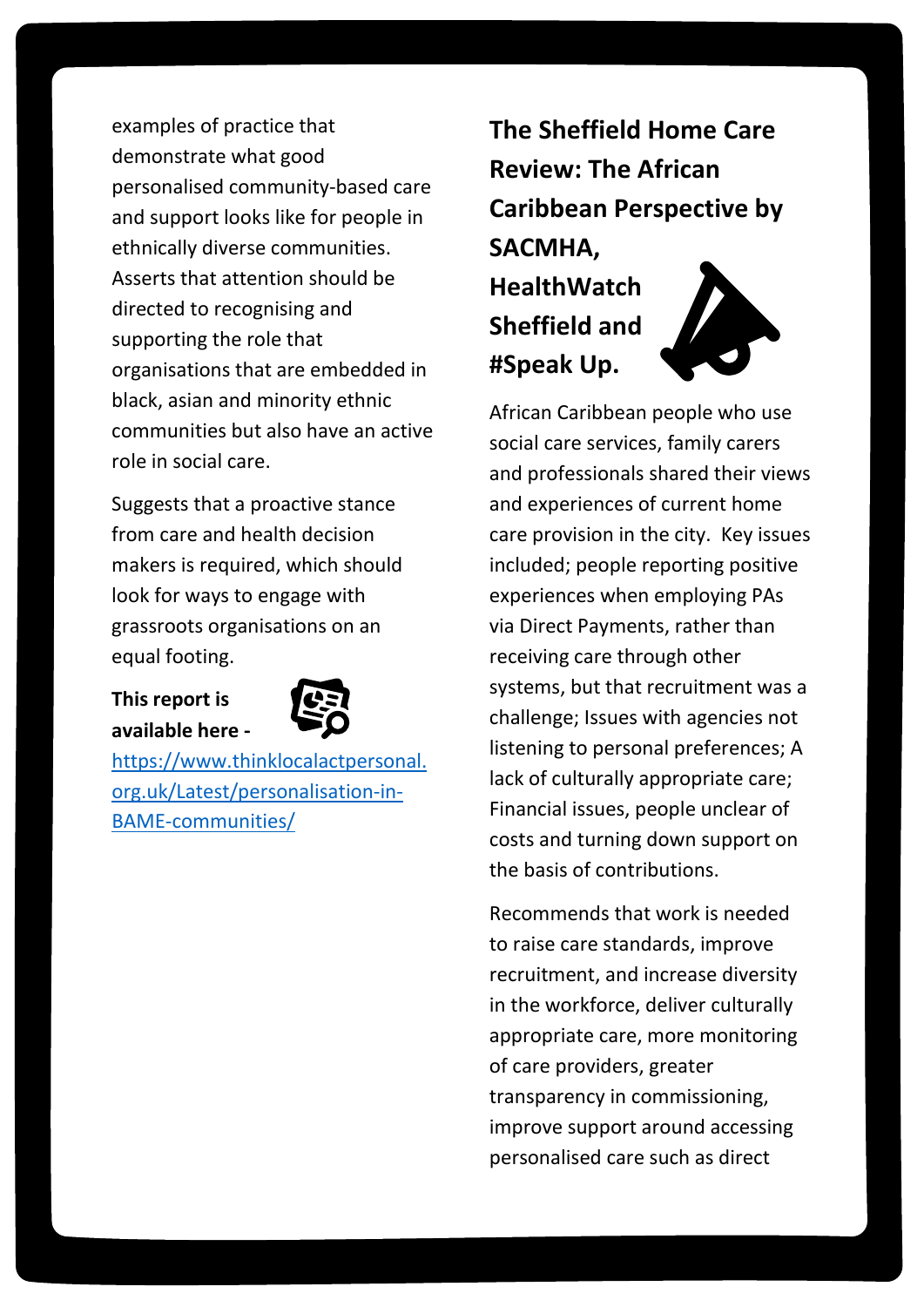payments, better information about care costs and culturally appropriate advocacy.

#### **This report is available here -**



[https://www.healthwatchsheffield.c](https://www.healthwatchsheffield.co.uk/sites/healthwatchsheffield.co.uk/files/editors/SACMHA%20report_final.pdf) [o.uk/sites/healthwatchsheffield.co.](https://www.healthwatchsheffield.co.uk/sites/healthwatchsheffield.co.uk/files/editors/SACMHA%20report_final.pdf) [uk/files/editors/SACMHA%20report](https://www.healthwatchsheffield.co.uk/sites/healthwatchsheffield.co.uk/files/editors/SACMHA%20report_final.pdf) [\\_final.pdf](https://www.healthwatchsheffield.co.uk/sites/healthwatchsheffield.co.uk/files/editors/SACMHA%20report_final.pdf)

**Direct Payments in Sheffield Key issues and ideas for change by Disability Sheffield** 



This report presents a summary of responses and contributions made to Disability Sheffield as part of Sheffield City Council's Direct Payments Review and Strategy Development work undertaken in October 2020 – January 2021.

From interviews, focus groups, an online survey and other feedback a number of issues were noted as key concerns for direct payment recipients in Sheffield. This included; Information not being

accessible and hard to navigate; resolving problems is difficult; Rates of pay, the lack of development opportunities and precarious conditions can put staff and employers at significant risk; And uncertainty in support causes pressure and distress.

A number of suggestions were made, including to;



Create a clear information map of the rules and processes;



Establish an ongoing user led review;



Facilitate a problem solving supportive hub.



Prioritise development and infrastructure for Personal Assistance;



Profile direct payment success .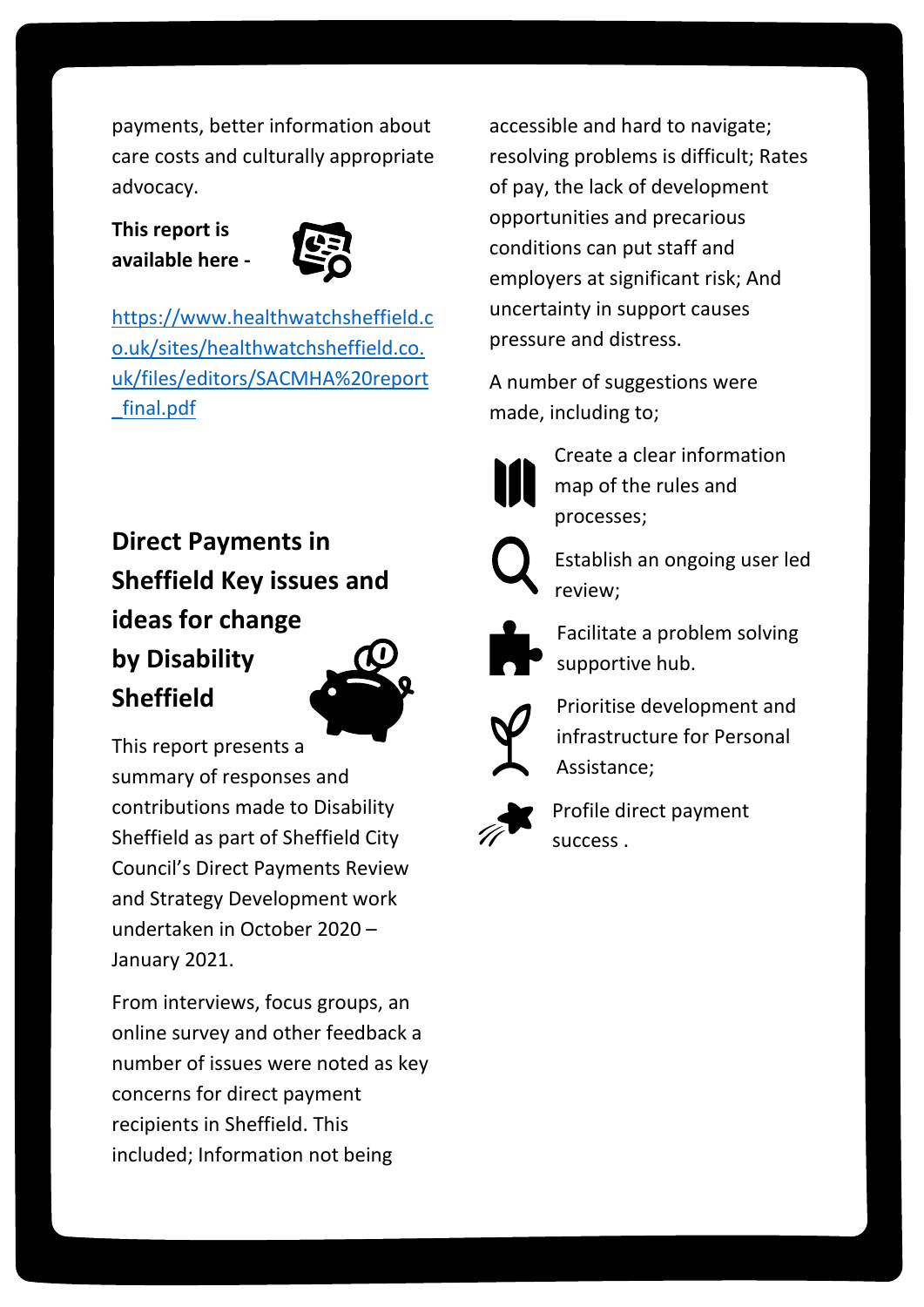# **Next Steps**

While each of the reports above assert specific



experiences and recommendations, there were a number of similarities reflected on within the workshop. Exploring these further we propose a number of 'next steps'. These include the following;

# *Promote self directed*

*support –* Increase publicity and share



information about the value, range and potential of self directed support across disabled people from black, asian and minority ethnic communities in Sheffield.

### *Create a cultural competency resource –* Develop and deliver



a series of learning resources for the self directed support community in Sheffield. This should help to increase cultural humility and competence across the workforce. This could be initially developed by SACHMA and Disability Sheffield.

# *Improve joint working opportunities for community*



# *organisations –* Organise

networking events for organisations working within self directed support to explore intersectional issues in Sheffield.

#### *Increase self directed support infrastructure –* Develop organisational



resources to support employers and budget holders, including management training, peer support and pooling options.

# *Develop the personal assistant (PAs) workforce –*



Identify key areas that would improve recruitment and retention of PAs to self directed support roles, including pay, job security, training and development, as well as developing a diverse workforce. Then develop a campaign to achieve these.